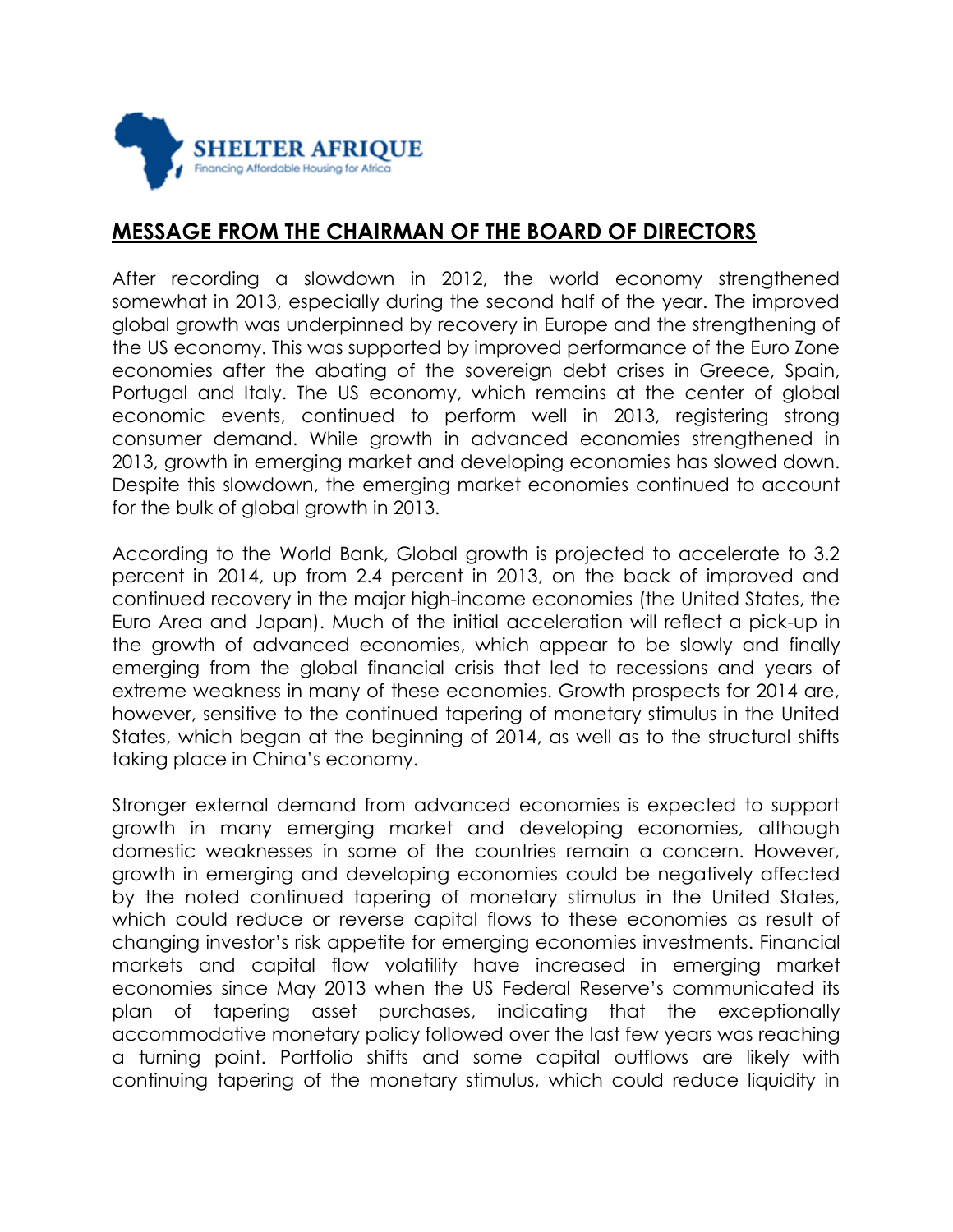developing countries. Commodity export dependent developing economies could also be affected by the slowing growth and demand in China.

Growth in sub-Saharan Africa remained robust in 2013 and is expected to accelerate somewhat in 2014, maintaining the positive trend of recent years and reflecting the continuing optimism in Africa's development prospects. The continuing robust growth in sub-Saharan Africa economies was driven by strong domestic consumption demand in most of the regions, as well as increased spending on infrastructure development projects and fixed capital formation. Growth was further supported by high commodity prices for the commodity exporting countries. While a number of the African countries recorded some of the highest growth in the world in 2013, growth in South Africa, the region's largest economy - before the recent upward review of the GDP computation of the Nigerian economy which made it the largest in Africa - slowed further due to protracted labour disputes, low private investment and weaker consumption as a result of slowing growth of disposable income and weakening consumer confidence.

According to IMF's October 2013 World Economic Outlook, growth in sub-Saharan Africa is projected to increase from about 5 percent in 2013 to 6 percent in 2014. The prospects for improved growth will be underpinned by continuing investment in infrastructure, energy, and natural resources projects, as well as increased output from investment projects coming on stream. However, the recent weakness in international commodity prices as a result of the slowdown in China, may delay investment in natural resources projects in a number of countries. Furthermore, growth in sub-Saharan Africa could be negatively affected by the tapering of the monetary stimulus in the US which could reduce or reverse capital flows to the region.

Against this backdrop of Global and African economic environment, I am pleased to report to the shareholders that Shelter Afrique registered remarkable growth in its operations and reported exceptional financial results in 2013. The Company posted a 41% growth in net profits to US\$ 4.75 million from US\$ 3.37 million record in the previous year. Total assets registered equally strong growth of 41% to US\$ 270 million at end of 2013 compared to US\$ 192 million at the end of previous year. The robust growth in total assets was underpinned by strong growth of the loan book to US\$ 195.4 million at the end of 2013 from US\$ 145.1 million at the end of 2012. The growth in total assets was aided by additional capital injection, borrowings and retained earnings. Total borrowings rose to US\$ 160.6 million in 2013 against US\$ 92.5 million in the previous year.

During the year under review, the Company registered mixed experience in its operations. Total disbursements rose to US\$ 79.7 million, against the US\$ 65 million disbursed in 2012, while loan approvals recorded a 28% drop to US\$ 104.5 million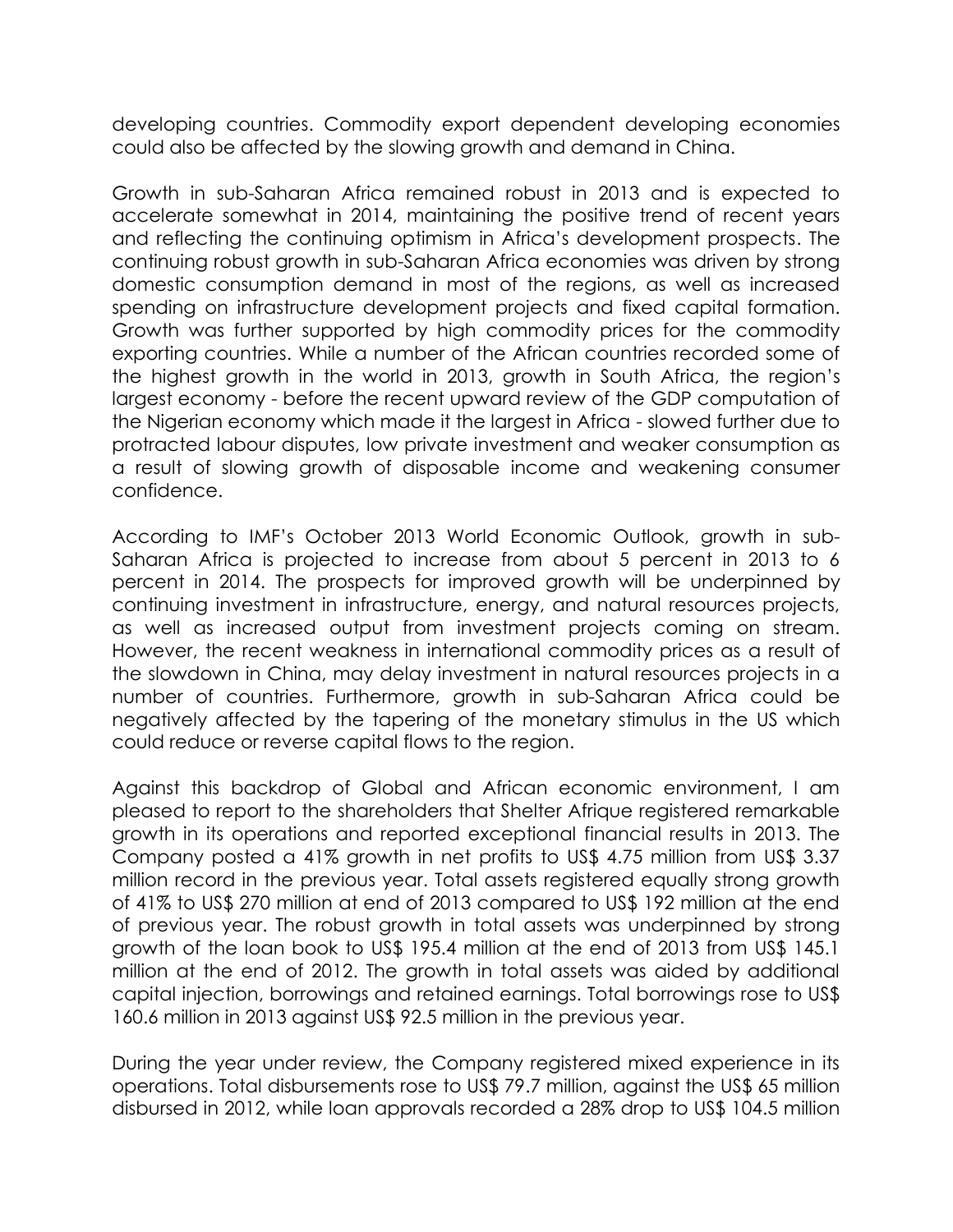(2012: US\$ 145.7 million) as a result of stringent screening for new entrants to the portfolio to ensure that only good quality assets were booked. As a result of the emphasis on quality loan commitments, which represent the signed loans, declined by 38% to US\$ 84.40 compared to US\$ 135.7 million loans signed in 2012. Management's continued focus on the quality of the loan portfolio bore fruits, with Non-Performing Loans ratio declining appreciably to 10% in 2013. The effort to maintain the quality of the loan portfolio will be maintained.

The Company stepped up resource mobilization efforts in order to meet its operational objectives and the increasing demand for housing finance, raising US\$ 114.5 million in 2013 from financial institutions and capital markets. Funding was received from development partners such as the African Development Bank, the *Agence Française de Développement* and the European Investment Bank, as well as lines of credit from banks. Lines of credit were negotiated with banks to meet short term liquidity needs, especially in Kenya and the CFA zone. Additional financial resources were raised from capital markets in local currencies. During the year, the Company issued a bond on the Nairobi Securities Exchange in local currency equivalent to US\$ 57.9 million which was very successful and oversubscribed by 43%.

During 2013, Management implemented various Human Resources and Organisational Development initiatives that were approved by the Board. These initiatives are aimed at transforming Shelter Afrique into a high performing organisation and raising its rating. The initiatives included the development of a new Target Operating Model (TOM) and Organisational Structure which were approved by the Board in October 2013, and are being implemented in phases, spanning 6 months to 3 years. In addition, a new performance management policy and system, which define the purpose of performance management and how it will be carried out, were approved by the Board and implemented with effect from 1st January 2014. A new competency framework based on the Company's values of leadership, accountability, integrity, teamwork, excellence, diversity, and innovation was developed. A balanced scorecard approach to performance management was also adopted and now forms the basis for tracking Shelter Afrique's performance on the basis of key performance indicators contained in the Strategic Plan, which include net income growth, portfolio growth, portfolio quality (NPL), resource mobilization (share capital and debt), as well as departmental efficiency targets. To strengthen employee's relationship further, a Staff Council was launched as a consultative body and a forum for staff engagement with Management on matters relating to organizational and policy changes, staff welfare; as well as developing and implementing programs to foster staff integration and corporate social responsibility.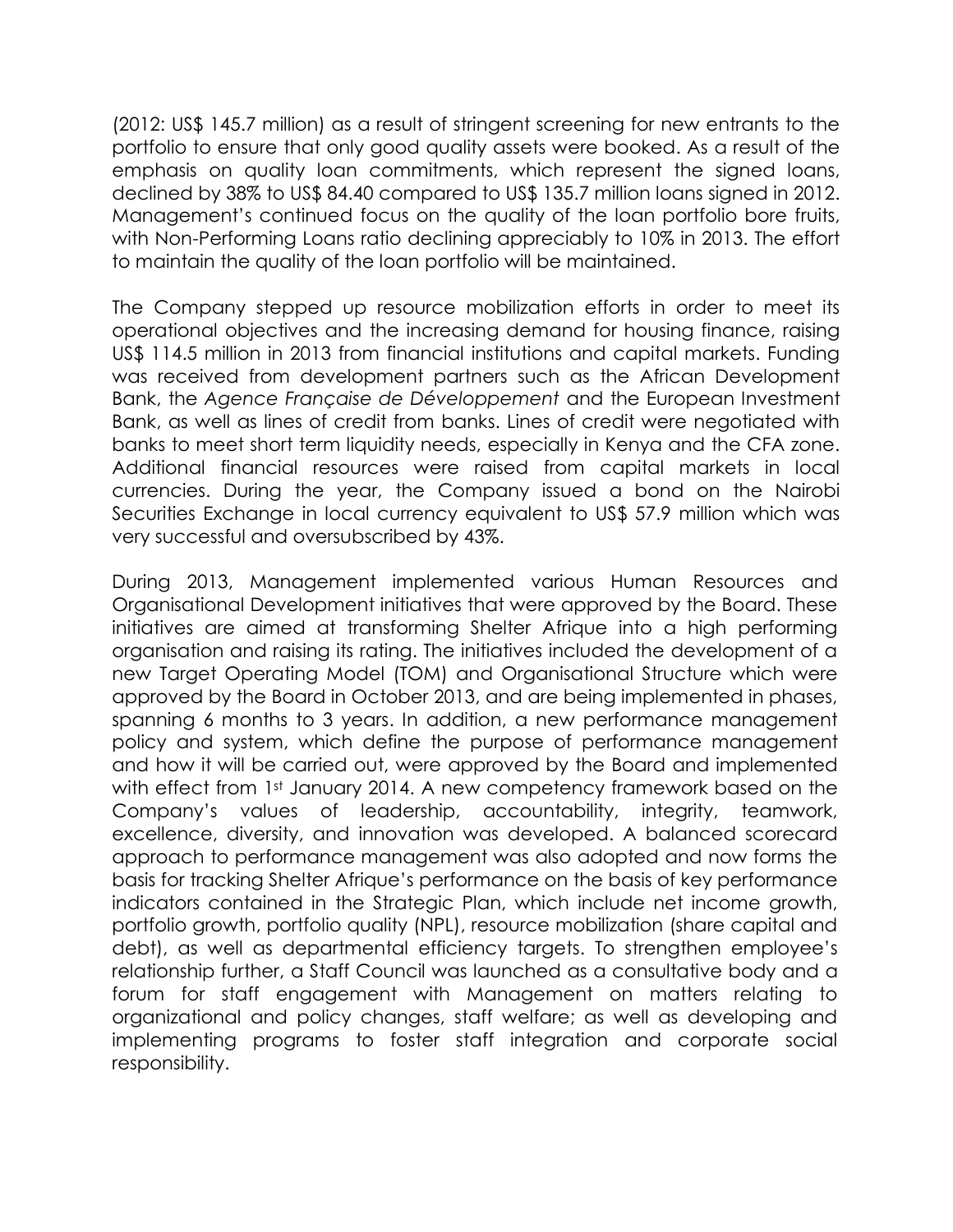The Company continued to enhance its risk management capabilities. During the year under review, risk management approach was largely defined by the alignment of robust risk management practices with the Company's strategic goals. Risk management supported competitive positioning, process improvements underpinned by development of staff capacity and a robust ICT platform to improve the quality of the Company's balance sheet. 2013 witnessed substantive automation of work processes, design of a disaster recovery system and business continuity plan, and enhance risk awareness culture throughout the organisation, acquisition of appropriate Risk Assessment System and Risk Management Tools.

A number of risk management projects have been launched. The following achievements are notable: ICT systems have been upgraded and staff members sufficiently equipped with tools they require to perform their duties and tasks. The Company's Web Site has been revamped and upgraded to serve as a point of sale (POS) for its services.

During 2013, the Internal Audit Unit fully implemented the work program approved by the Board. The Internal Audit Unit carried out 11 missions and the implementation of the outcomes of Audit is well advanced. All reports were discussed by the Audit Committee and the recommendations presented to the Board for approval. The Company finalized the implementation of Audit Common Language (ACL) for internal audit activities, which has improved data analysis. In the same way, the Audit Universe Matrix, which summarized all activities and processes within the organization has been finalized and will serve as the foundation for next year internal audit planning. This Matrix will help to plan a Long Term Audit Planning for 5 years and also the audit resources management based on risk.

During the Annual General meeting held in N'Djamena (Chad) on 12 June 2013, Shareholders approved the increase of authorised capital to US\$ 1 billion from US\$ 300 million and the increase of issued and called up capital to US\$ 146.11 million from US\$ 100 million, in order to support the Company's growth and increase its operational capacity and profitability. It was also agreed to reinstate Callable Capital at US\$ 500 million. In this regard, Shareholders are to discharge their additional capital subscription obligations over a five-year period up to 2018. I am pleased to note that, we continued to receive shareholder support through the payments of additional share capital during the year. Of particular mention are Nigeria, Rwanda, Chad, Zambia and Mali who paid in additional share capital, while a number of other members ploughed back their 2012 dividends, resulting in additional capital totalling US\$ 6.36 million in 2013. On behalf of the Board of Directors, I sincerely convey my appreciation to those Shareholders who have remained steadfast in discharging their capital payment obligations. I also appeal to all Shareholders to take up the additional allocated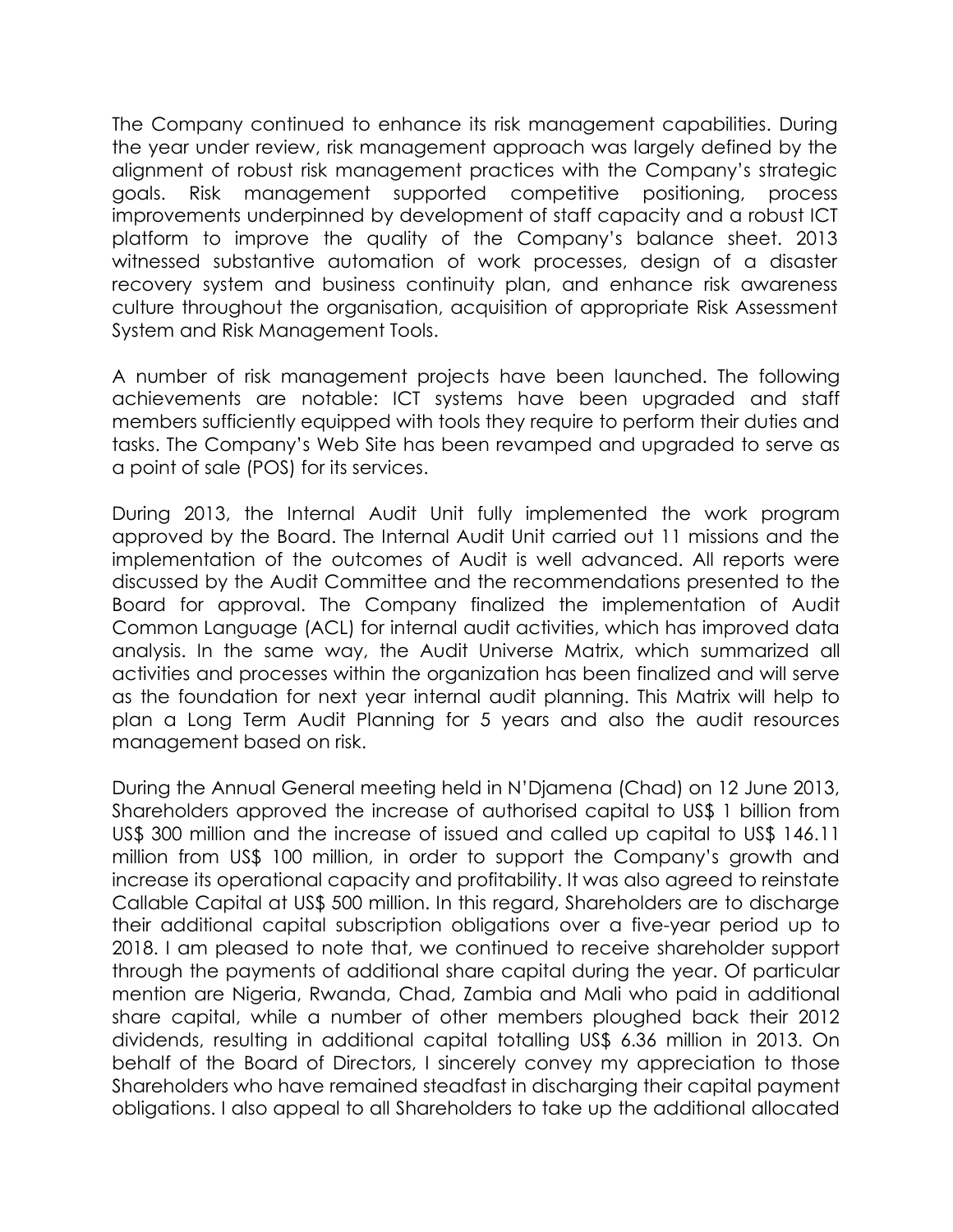and called up share capital in order to further strengthen the Company's resources to enable it to fulfil our mandate of providing funding for the increasing demand for affordable housing in our member countries, especially in urban areas. Timely increase in capital subscription obligations is the strongest and most unequivocal form of support that Shareholders can demonstrate and it goes a long way in enhancing the rating of the institution and strengthening its capacity to mobilize resources for housing development in the continent. However, there's still a lot of ground to be covered, as a total of US\$ 86.27 million still remains unsubscribed against the total called up capital of US\$ 146.11 million. I would therefore like to call on the esteemed Shareholders to pay the called capital in full in order to strengthen the Company's capital base. An enhanced capital base will strengthen the Company's balance sheet, thus enabling it to mobilize more financial resources to fulfil its development mandate.

On behalf of the Board of Directors, I would like to express my deepest appreciation for the support and confidence that all member countries and institutional shareholders have placed in the Company and look forward to welcoming more member countries and seeing greater capital contributions in the coming year.

In conclusion, I am pleased to note that operationally, financially, and strategically, 2013 has been a very good year for the Company. I would like to thank our development partners, clients, management and staff who have worked with us to achieve the commendable operational and financial results registered in 2013.

Another notable aspect of the past twelve months is the review of the organization's legal and governance framework. After several consultations, the consultants submitted their final report. The process will now move into the phase of additional consultations with members, comparable organizations, and other stakeholders with a view to submitting a report for consideration of members at the 34th Annual General Meeting to take place in 2015. Without preempting the outcome of the review, its importance lies in the fact that it will reorient our organization's structure and operational purpose towards greater relevance in the delivery of its mandate to Africa and in its global standing.

We would like to express our gratitude to the host country for the continued support to the Company in various areas. The Government of Kenya has supported the Company in quick processing of diplomatic and immigration requirements and we continue to enjoy all the rights and privileges in the Hosting Agreement. In addition, we continue to work closely with the Ministry of Land Housing and Urban Development in Kenya, particularly in the area of social housing.